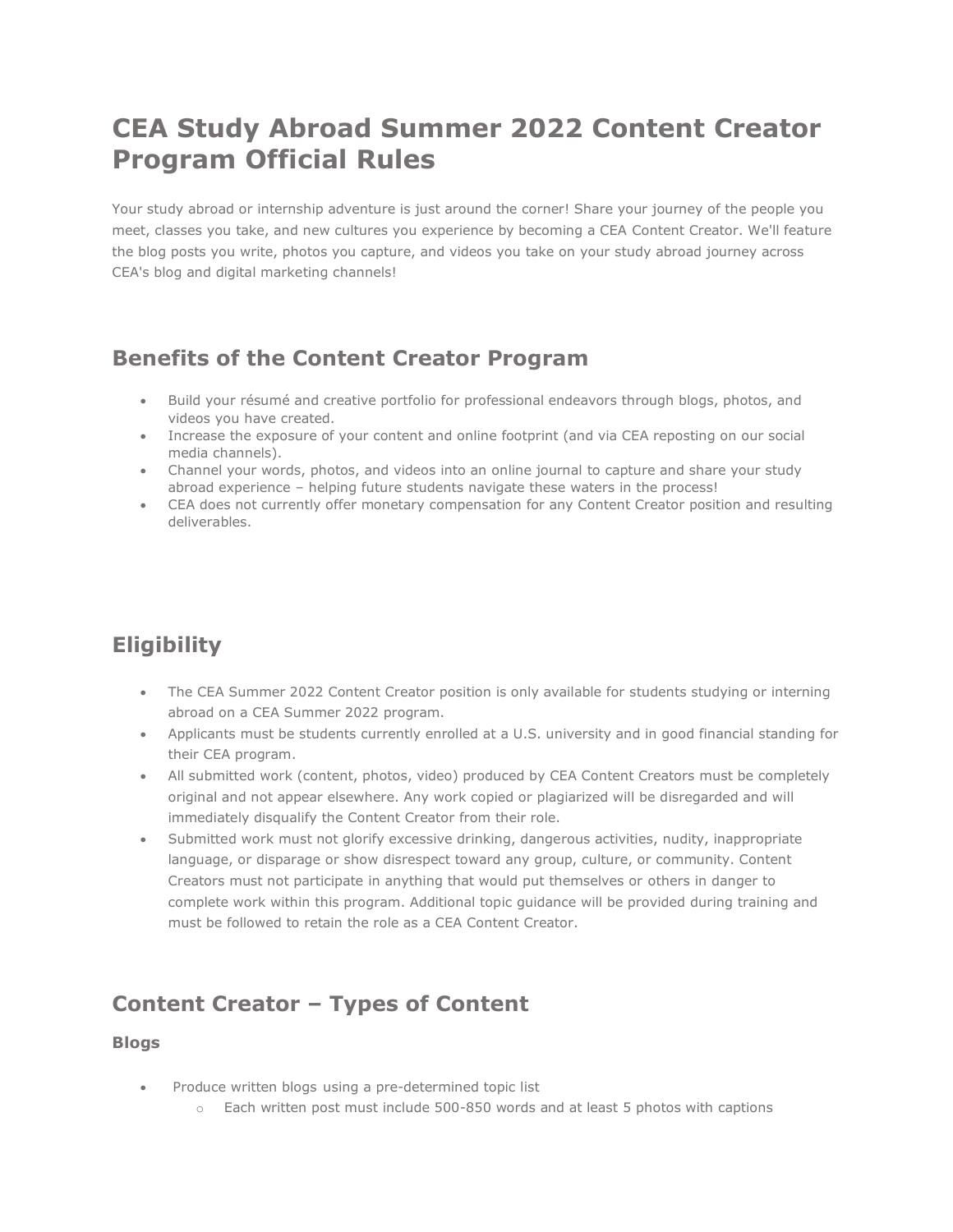- Please resize photos for blog to 660x800 pixels (or similar) before submitting
- o Expect to complete at least one round of edits per blog

#### **Photos**

- Submit photo sets using pre-determined topic list
	- o Each completed set must include a minimum of 10 photos in a variety of vertical and horizontal orientation with a statement of purpose about 100-150 words long for each set.
	- o Submitted photos must be 300 dpi, in jpeg format, and original hi-res files (no filters, etc.)
	- o Must include a detailed caption for each photo to include where it was taken and the subject of the photo

#### **Videos**

- Film video clips for B-Roll to include one of each topic (academic/internship setting, housing, CEA events/excursions/community engagement)
	- o Clips can be vertical (for TikTok or IG Reels) or horizontal (for YouTube)
	- o Submitted videos must be in one of the following formats:
		- File type MP4, Quicktime, or Mpeg
			- Resolution 1920 X 1080, 1280 X 720, or 854 X 480
			- Frames per second 29.7 or 23.967
- Submit at least 2 edited videos from the above topic list
	- o Can be an edited vertical video (for TikTok/IG Reels)
		- Please make sure to edit outside of the TikTok app so your personal account handle is not visible on video
	- o Horizontal (for YouTube) 3-5 mins
	- o Videos must contain at least 40% B-Roll footage (not just an interview of the same person)

**Deadline to submit all work will be the Content Creator's program end date as scheduled by CEA**. (NOTE: Students must make submissions throughout their program.)

### **Social Media Participation**

- Each Content Creator will complete at least one CEA Instagram Takeover during their time abroad.
	- Think about what future students would want to see! Some ideas to get you started:
		- $\circ$  Academic life + learning
			- o Your housing
			- o CEA excursions
			- o Favorite places in your city
		- o Food favorites
		- o Scenery
- Feel free to use Instagram's Story features as you wish (polls, quizzes, reaction sliders, location tags, question boxes, GIFs, etc.)
- Save all stories during the takeover in your respective city's Highlight.
- Please create at least five individual Stories (the more, the merrier!) per takeover.